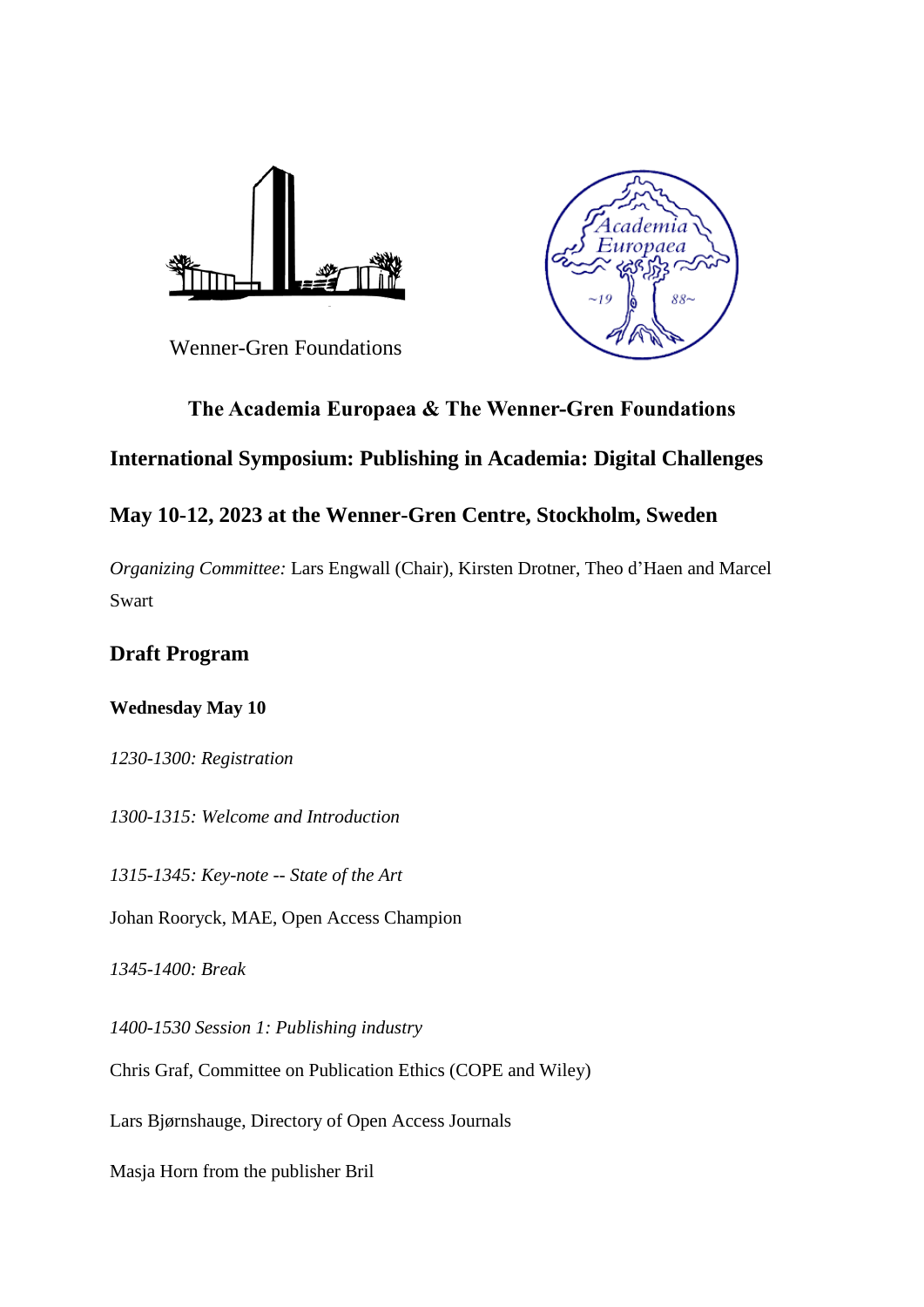### *1530-1600 Coffee Break*

*1600-1730 Session 2: The Role of Libraries*

Lars Burman, Chief Librarian of Uppsala University

Chief Librarian of Utrecht University

Alexandra Vraneŝ, Library Studies, University of Belgrade, Belgrade, Serbia

*1830 Boat Trip*

### **Thursday May 11**

*0900-1030 Session 3: Repercussions for early career researchers*

Thea S. Thorsen, Associate Professor of Classical Philology, the Norwegian University of Science and Technology, Trondheim, Norway

Representative of European Organization of Doctoral Students

Representative from Marie Curie Association

Fabienne Gautier, Head of Unit of the ERA Policy and Reform Unit, European Commission, DG Research and Innovation (MS)

### *1030-1100 Coffee*

*1100-1230 Session 4: The inclusiveness target countries*

George Sharvashidze, Rector of Ivane Javakhishvili Tbilisi State University Georgia, Former Deputy Minister of Education and Science of Georgia

Liviu Papadina, Dean of Faculty of Letters, University of Bukarest

Representative from Latvia or Lituania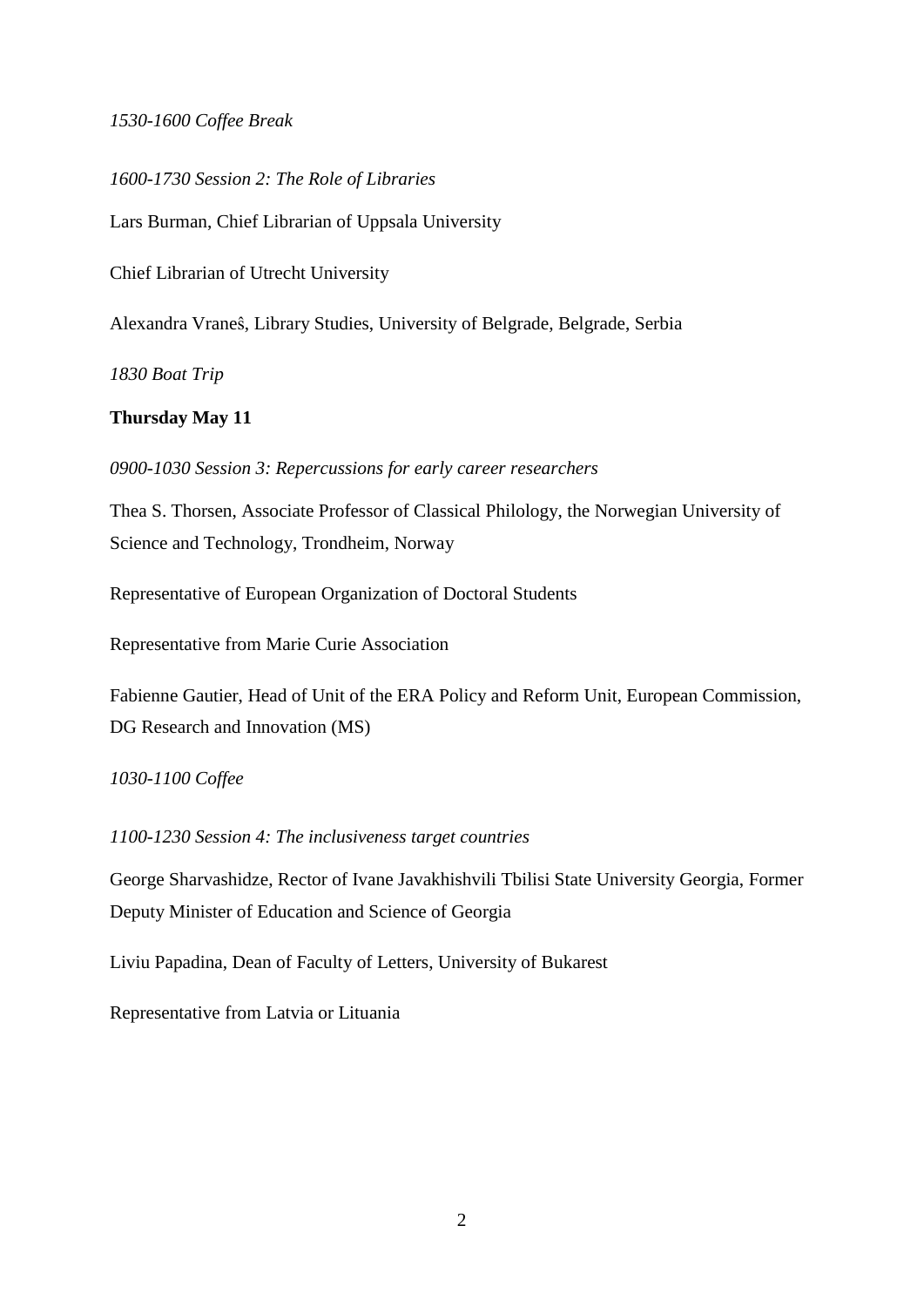#### *1230-1330 Lunch*

#### *1330-1500 Session 5: Beyond Europe*

Abel Parker, SciELO (Scientific Electronic Library On Line), a bibliographic database, digital library, and cooperative electronic publisher for open access journals for Latin America and Caribbean

Chengzhou He, Dean of Arts, Nanjing University

Ahmed Ogunlaja, Open Access, Nigeria

*1500-1530 Coffee Break*

*1530-1700 Session 6: Quality assessment of OA publishing*

Sven Stafström, Director General, the Swedish Research Council

Sierd Cloetingh, Past President Academia Europea, Vice President ERC

Charlotte Wien, Director of Research, University Library of Southern Denmark

*1800 Dinner*

#### **Friday May 12**

*0900-1030 Session 7: Repercussions for senior researchers*

Stefan Helgesson, Professor of English, Stockholm University, Stockholm, Sweden Bert Weckhuysen, Professor of Chemistry, University of Utrecht, the Netherlands Christine Musselin, Professor of Sociology, SciencePo, Paris, France

*1030-1100 Coffee*

*1100-1230 Session 8: Financial consequences for universities* Rianne Letschert, Rector Maastricht, the Netherlands Astrid Söderbergh-Widding, Rector of Stockholm University, Sweden Francesco Ubertini, Rector of Bologna University, Bologna, Italy